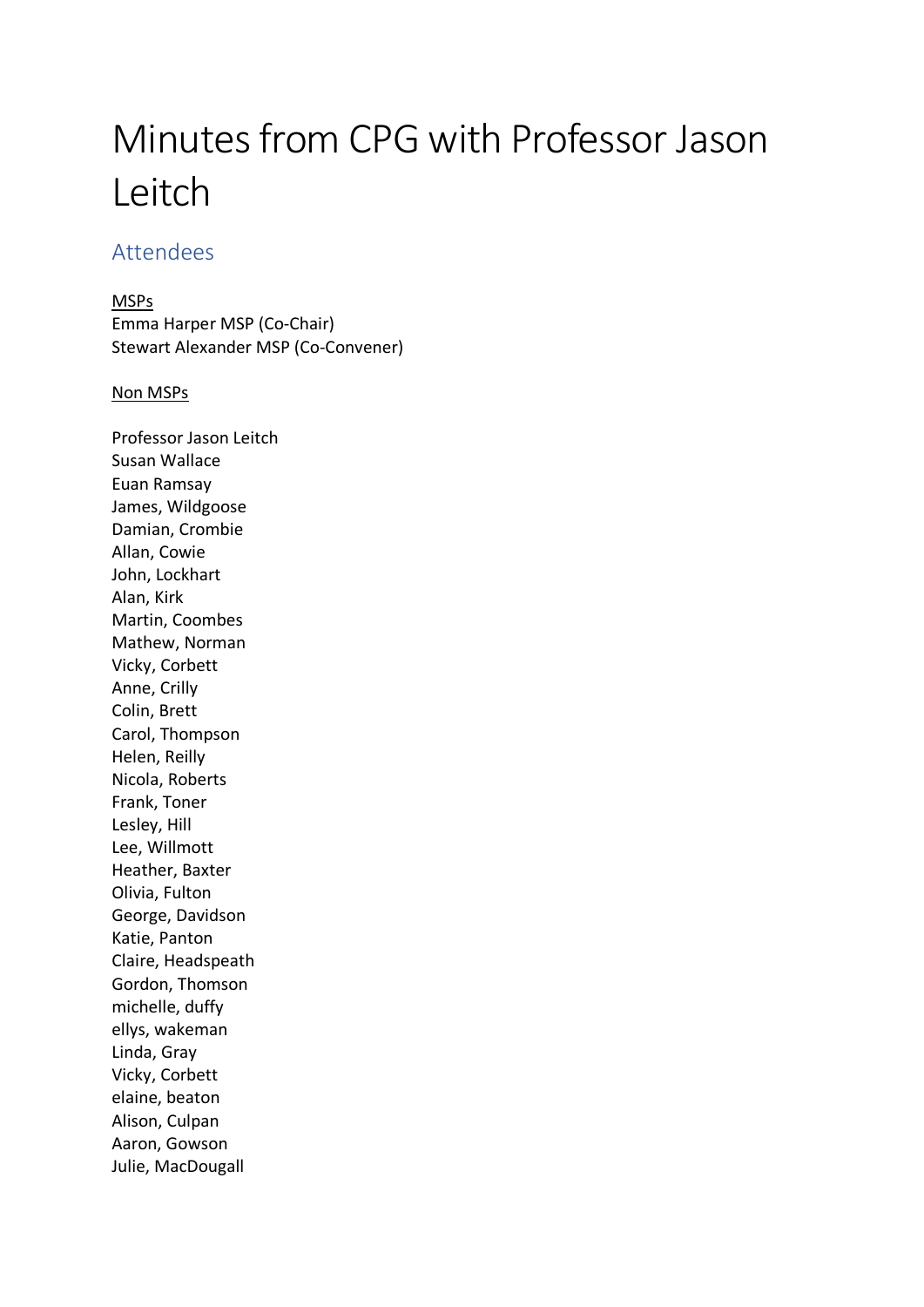Brian, Cadenhead Joseph, Carter Agnes, Whyte sally, hughes George , Davidson Phyllis, Murphie Jo, Broomfield Agnes , Whyte Jo, Hobbs James, Paton Pamela , Kirkpatrick Sally, Hughes damian, crombie Amanda, Walker Jim, Simpson Linda, McLeod James, Wildgoose John, Lockhart Heather, Gordon Mathew, Norman

## **Notes**

#### **Emma Harper MSP (Co-Convener)**

Welcomes the CPG

Minutes to approve.

Chair asks if there a proposer and seconder to the minutes.

#### **Tom Fardon proposes the minutes**

**Julie MacDougall Seconds** 

#### **Emma Harper MSP (Co-Convener)**

We are live streaming the CPG on Facebook and on the BLF Website

I would like to now introduce the speaker, Professor Jason Leitch

#### **Professor Jason Leitch**

Introduces himself and thanks for the organisations for the invitation.

National Clinical Director for the Scottish Government and was a dentist by trade.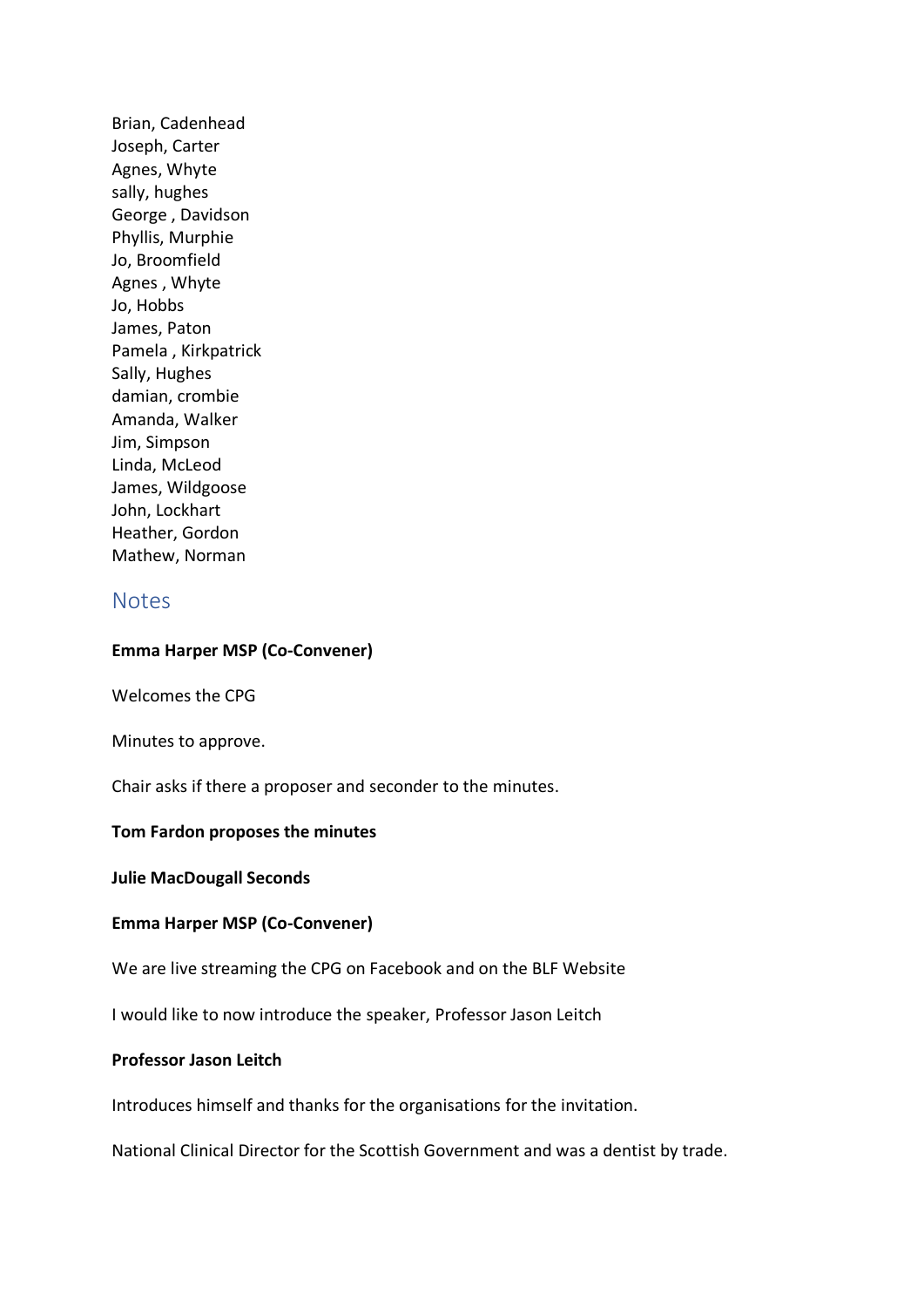I am one of a combination of three senior clinicians who advice the Government on the day.

My job has meant that I am more public than I would normally and discussing more in stakeholder groups.

If you come back on the 10<sup>th</sup> of October and tell me what you said on the 7<sup>th</sup> July is not true, then that would be correct as it is an ever changing environment.

Hand over to Mr Stewart for Questions

#### **Stewart Alexander MSP (Co-Convener)**

Number of questions, start with those from the members themselves, comes from Agnus Whyte

#### **Agnus Whyte**

Good Afternoon, I chair a breath easy group in Fythe, a number have been shielding over the past month and might now be suffering from mental health because of isolation or fears of catching the virus. Will there be any support available?

#### **Professor Jason Leitch**

This disease is horrific, particularly bad with the elderly, learning a great deal more about the disease, as well as being a nasty respiratory disease it is also being a cardiovascular virus.

It enters through the lungs but affects other organs, the 180,000 people we asked to shield, we asked them to stay indoors for 3 months. We do not underestimate the challenge of the isolation and the mental health, we have intermated that we will try and do something before the end of the July that will make the shielding easier. We have issued some guidance for children, and mental health support will have to be part of that package.

We want a gradual return to normal; we do know a lot more about the virus before we started shielding. We will move to a risk-based version of advice, it will be up to patient groups, families and individuals to make sensible decisions.

If you have a heart transplant then you are in the group, but if you have bronchitis then there is a level of varying levels of diagnosis. Will make a smarter decision not a binary one.

## **Stewart Alexander MSP (Co-Convener)**

2<sup>nd</sup> question comes from Linda McLeord chair of a breathe easy group

**Linda McLeord**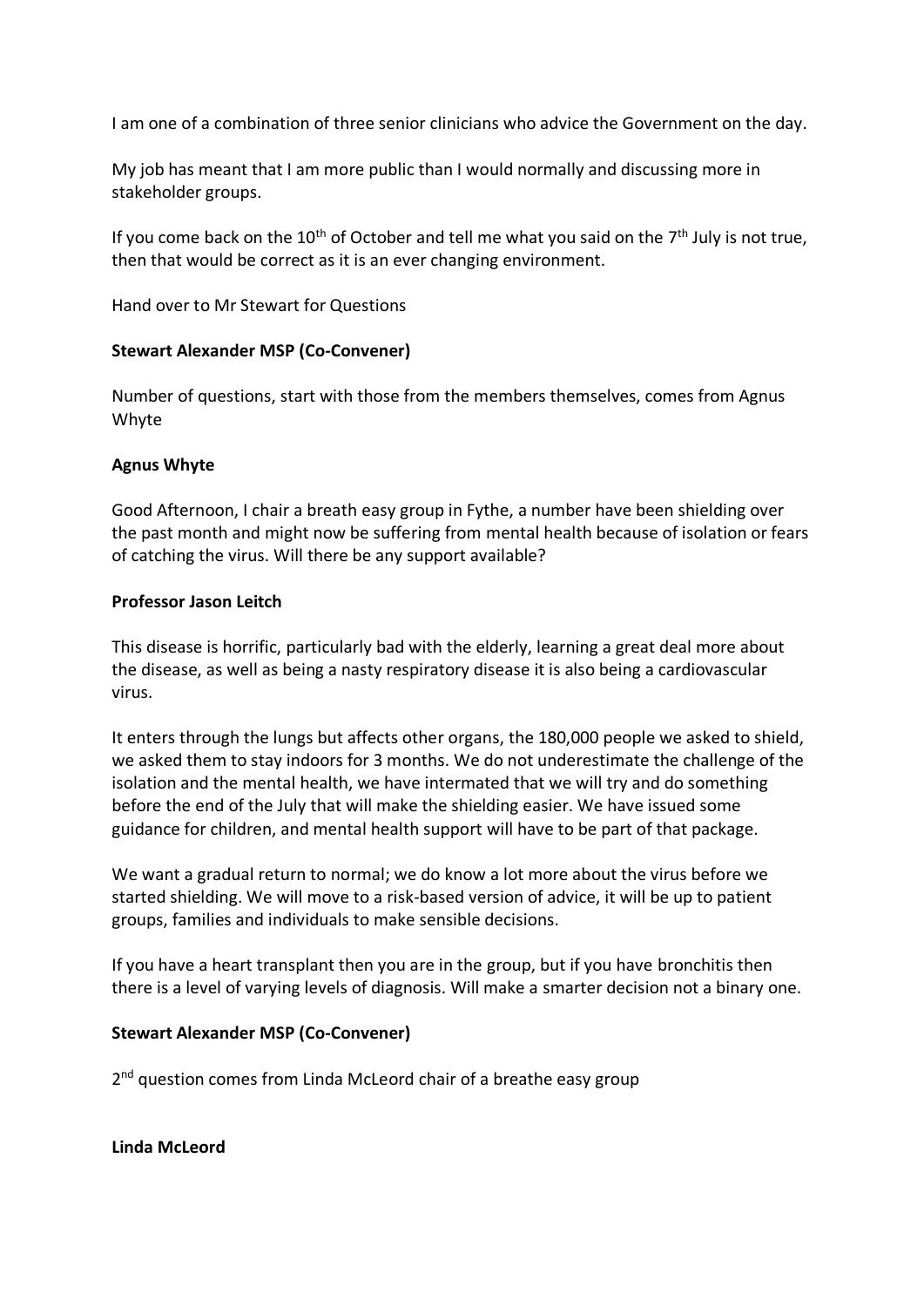Over 4000 people have died from the disease, one of the highest in the world, there have been many treatments and appointments cancelled due to the pandemic. What decisions will be made if there is a  $2<sup>nd</sup>$  wave to reduce the level of NHS services available?

#### **Professor Jason Leitch**

Doing everything we can to restart what was stopped.

Many decisions were done locally, we are doing everything we can to stop that 2<sup>nd</sup> wave. There is no evidence to suggest a big wave across the country, we will see spikes and clusters of outbreaks. But not what we have seen.

There are international examples of what might be coming, for example, in Melbourne. There they have the highest new cases ever, higher than what they had in March. We will run a Covid health care during the same time as usual appointments. However, we cannot guarantee that if we have a significant outbreak in a town or a city that healthcare in that region will be operating as usual. But we will be doing our very best to run thing side by side.

#### **Stewart Alexander MSP (Co-Convener)**

Gordon from Braveheart

#### **Gordon Thomson**

Due to the Covid -19 restrictions there is an increased harm from reduced activity and malnutrition, the road to recovery for many people will be a difficult challenge and will put pressures on the NHS. What plans do you have to help mobilise this partnership and what additional resources will made available?

#### **Professor Jason Leitch**

We know more about this disease now and we know a lot more about how we can operate. I have not liked the non-essential and essential businesses classification, what is nonessential for someone might be essential for others. But we have to be very careful about balancing the economic harms and health service and harm from what we have done.

There is no magic formula of how-to bring society back.

We need help to do that, from the sector and the third sector organisations to help with the care and recovery. The health care alliance speaks for many 3<sup>rd</sup> sector charities and will help to mobilise the help. It is an essential part of the recovery

We need the 3<sup>rd</sup> sector to be working alongside the NHS, we have to be careful around the delivery of the service, especially in the more rural regions.

## **Stewart Alexander MSP (Co-Convener)**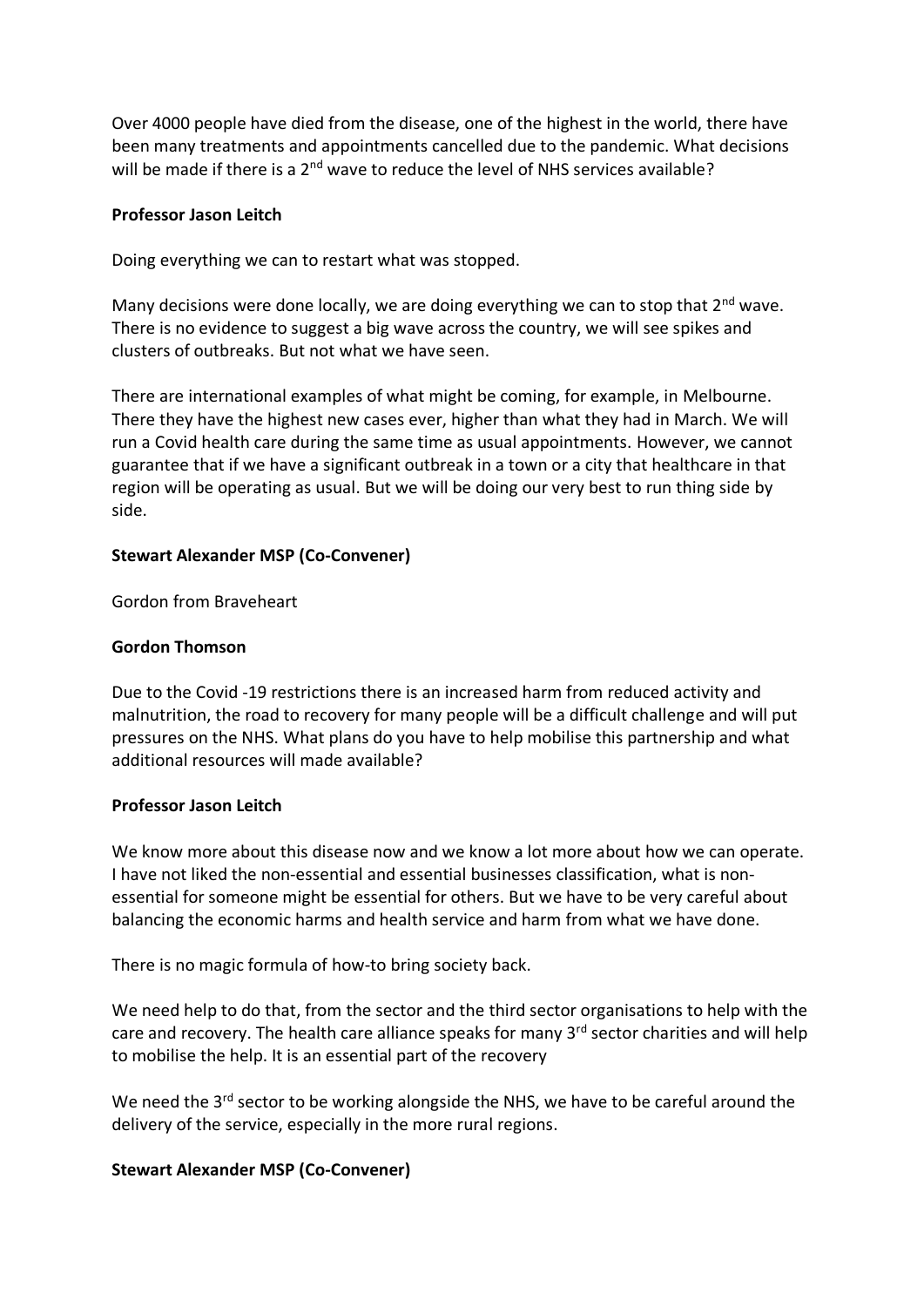Next question from Michelle,

#### **Frank Toner**

There has been technical difficulties Chair, so I will ask the question for her:

Given that the long awaited National Respiratory Action Plan is almost finalised and ready to publish and that the profile of respiratory care in Scotland may never be as high again, we have a real opportunity to focus on improving Scotland's lung health. Throughout the Covid crisis, Professor Leitch's refreshing and honest approach in his engagement with the public through mediums such as his regular Saturday slot on Radio Scotland's, "Off the Ball" appears successful. What does he suggest we can learn from this approach to engage in a person – centred way with people in Scotland to improve our national lung health

#### **Professor Jason Leitch**

Isn't Michelle nice, there are two elements in there. No one wants an action plan to be delayed, however given the current circumstance it is not a bad thing to do. I am wording this with caution; however, we should take advantage of the pandemic. There is no risk-free part here, there is no money tree, there isn't the funding available. The consultation period for the action plan which started at the beginning of July sometime has had a 100 or so responses which have referenced the pandemic. We should design the plan with what we have learnt.

There is something about clinical messaging as well as political messaging, whether you agree with the PM/FM on the style of messaging or politics, it has allowed us, the clinical experts to tell the truth as we know it. It has worked, the public trust the clinical voices, although we have made mistakes, we have done our best in that to tell the truth and we should continue to do that. The clinical messaging point is important.

#### **Stewart Alexander MSP (Co-Convener)**

Next question from Andrew Deans …

Do we have an Andrew?

#### **Frank Toner**

I think He is having technical difficulties, I will read the question

An enormous amount of research is carried out all over Scotland with the valuable help of patients with a wide and varying range of respiratory diseases. These patients will, understandably, be nervous of coming into hospital for what, to them, is not an essential visit.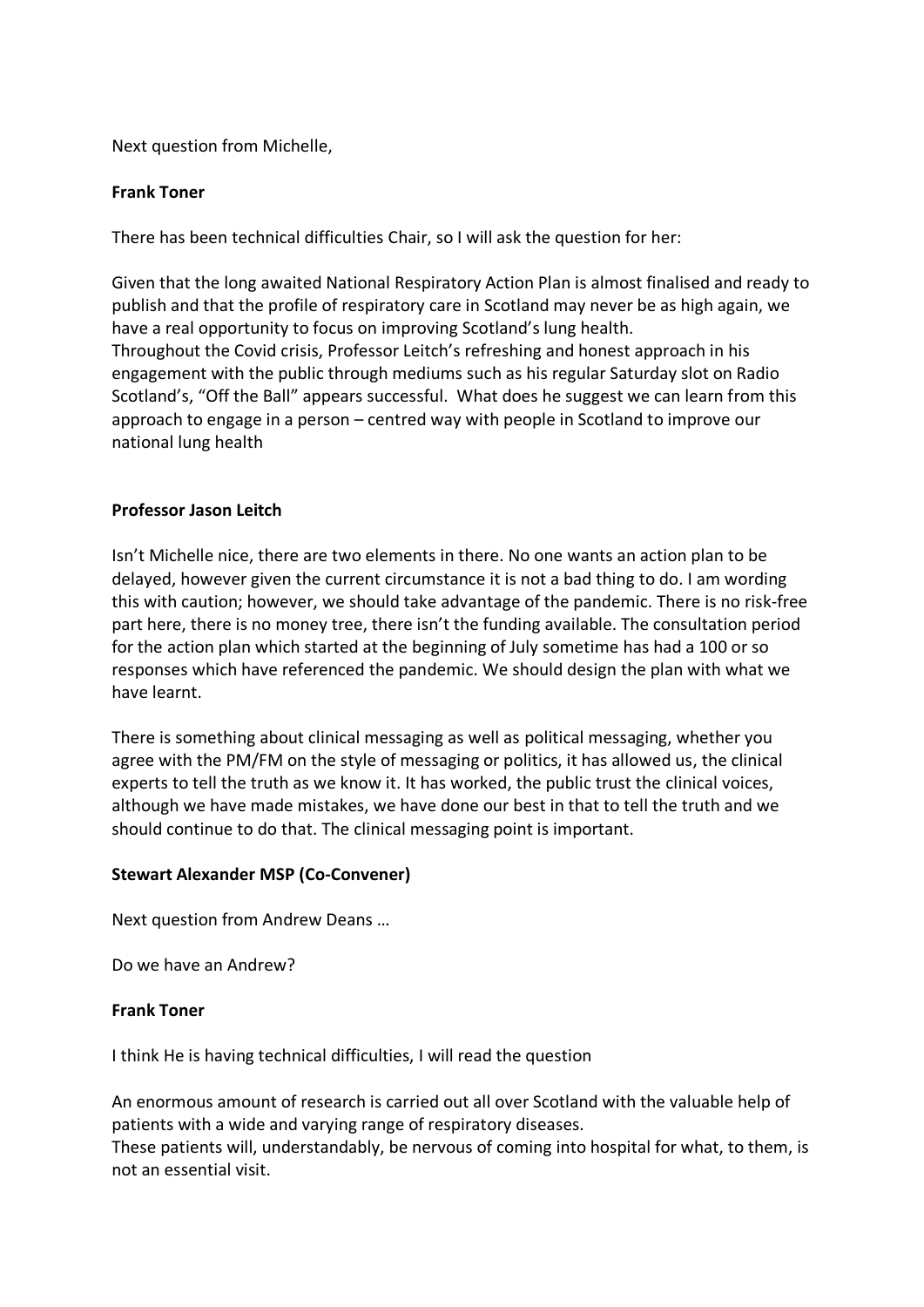How will the Scottish Government provide the people of Scotland the reassurance to coming back to assist with research in hospital environments?

#### **Professor Jason Leitch**

That is a tricky one, non-essential trips to health care will be tricky, quite a lot of the funding has gone to covid research, there is a lot of research to be done. There is a research and recovery plan, that includes elements around research funding.

My dad got very very good instructions on how to keep himself safe etc. that will be in place for everyone as they attend trips to the hospital.

#### **Stewart Alexander MSP (Co-Convener)**

Julia MacDougall is next

#### **Julia MacDougall**

*Internet bad* … Question is in relations …. (inaudible)

Ok, in relation to PPE… (inaudible) appropriate PPE ….

#### **Frank Toner**

Julie, would you like me to read the question?

#### **Stewart Alexander MSP (Co-Convener)**

We are having internet issues, Frank will you like to ask the question?

#### **Frank Toner**

Why were our care homes/hospitals not better prepared with the appropriate PPE when we knew this pandemic was coming? Surely, this would have prevented a lot of deaths and allowed our care homes/hospitals to manage this better allowing patients with other under lying health conditions/illnesses such as lung conditions to continue with their much needed ongoing treatments.

#### **Professor Jason Leitch**

It is a very important question, relies on several elements. The question is what did we see coming? Lets put this in perspective, MERS or Ebola was the last time we called a public health emergency. MERS infected 2,500 people globally, Ebloa was 30,000, this new virus has infected over 10 million, close probably to 100 million. This puts it in perspective with previous pandemics, this is not something that you can take the folder off the wall and work with it.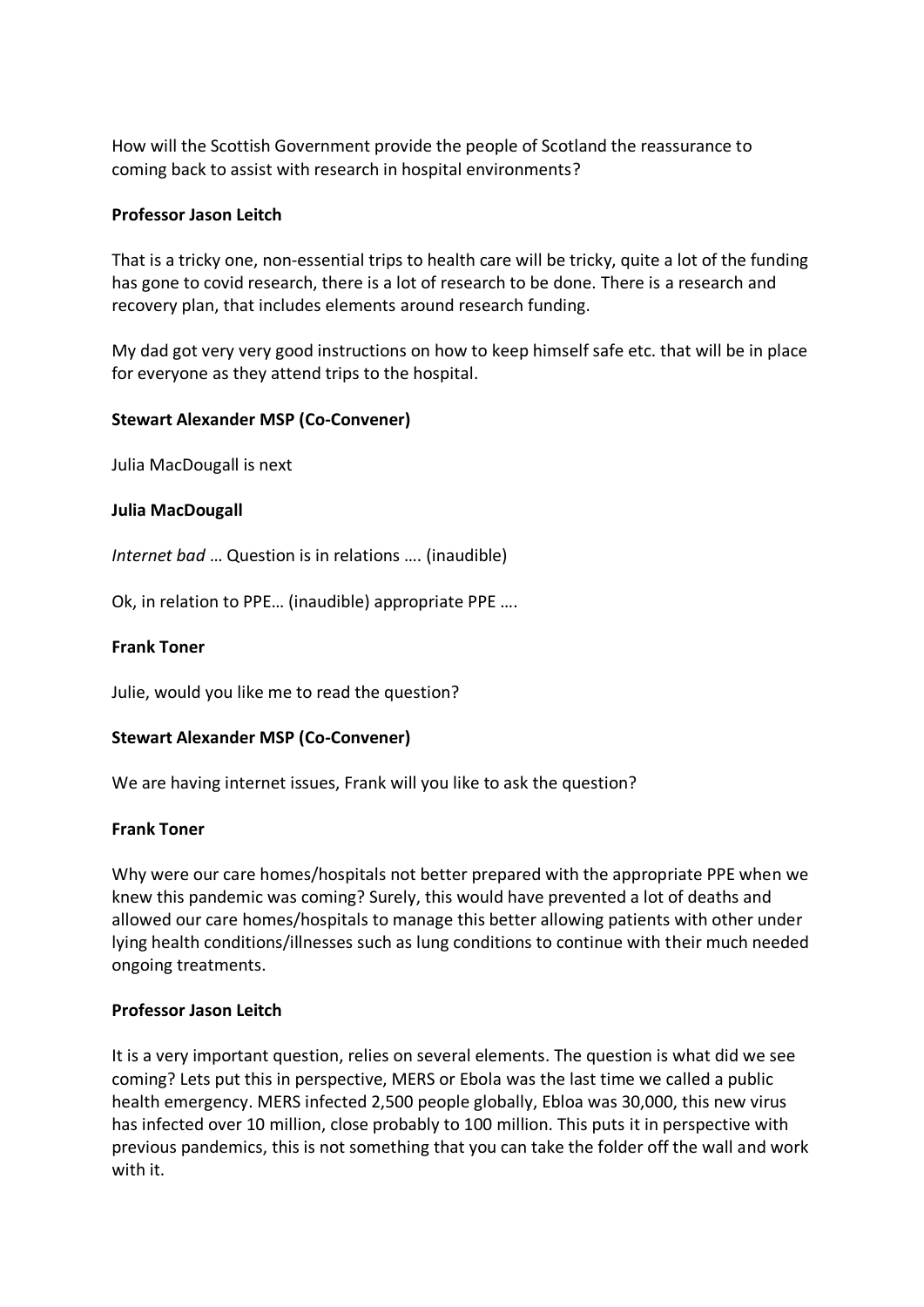We will suggest that we didn't run out of PPE and there was something to do with the distribution, we were as quick as we could to put in place direct channels of distribution direct to the care homes. We never ran out of a single item.

There were nights when we were worried. However when the history will be written, PPE will be a chapter. But so, will the guidelines, we might not have got that right all the time, but we did it with a good heart.

#### **Stewart Alexander MSP (Co-Convener)**

Next question is from James

#### **James Wildgoose**

Thank you, I chair the bronchitis support group, it is a question on shielding, the guidance on shielding is becoming more specific. Why isn't there more focused guidance in the letters?

#### **Professor Jason Leitch**

I think that is where we are heading, that is what we have done with children.

Reason why we didn't do that in March, is because we didn't know enough about the disease. We now do understand much more about the risk of the disease, we know how to treat it and prevent it.

Now we are going to move into a more individual approach.

There is no Act of parliament that states that you must shield, it is not the law. Shielding was implemented to protect the vulnerable group who we believed at the time to be at risk to the virus. 4 months later, we can take a more individualised approach.

## **Stewart Alexander MSP (Co-Convener)**

That concludes ones from the CPG members, we will now go to the facebook live

First one comes from Margret, '*what risks are there to me when I start to live a normal life and unable to wear a face covering due to my condition and being claustrophobic?'*

#### **Professor Jason Leitch**

I cannot assess your individualised risk.

However there is now a low prevalence of the virus, there are about 2 positive cases of the virus at the moment. We have estimated that there is around 1500 people in the community with the virus, so there is a chance that you might bump into them. However my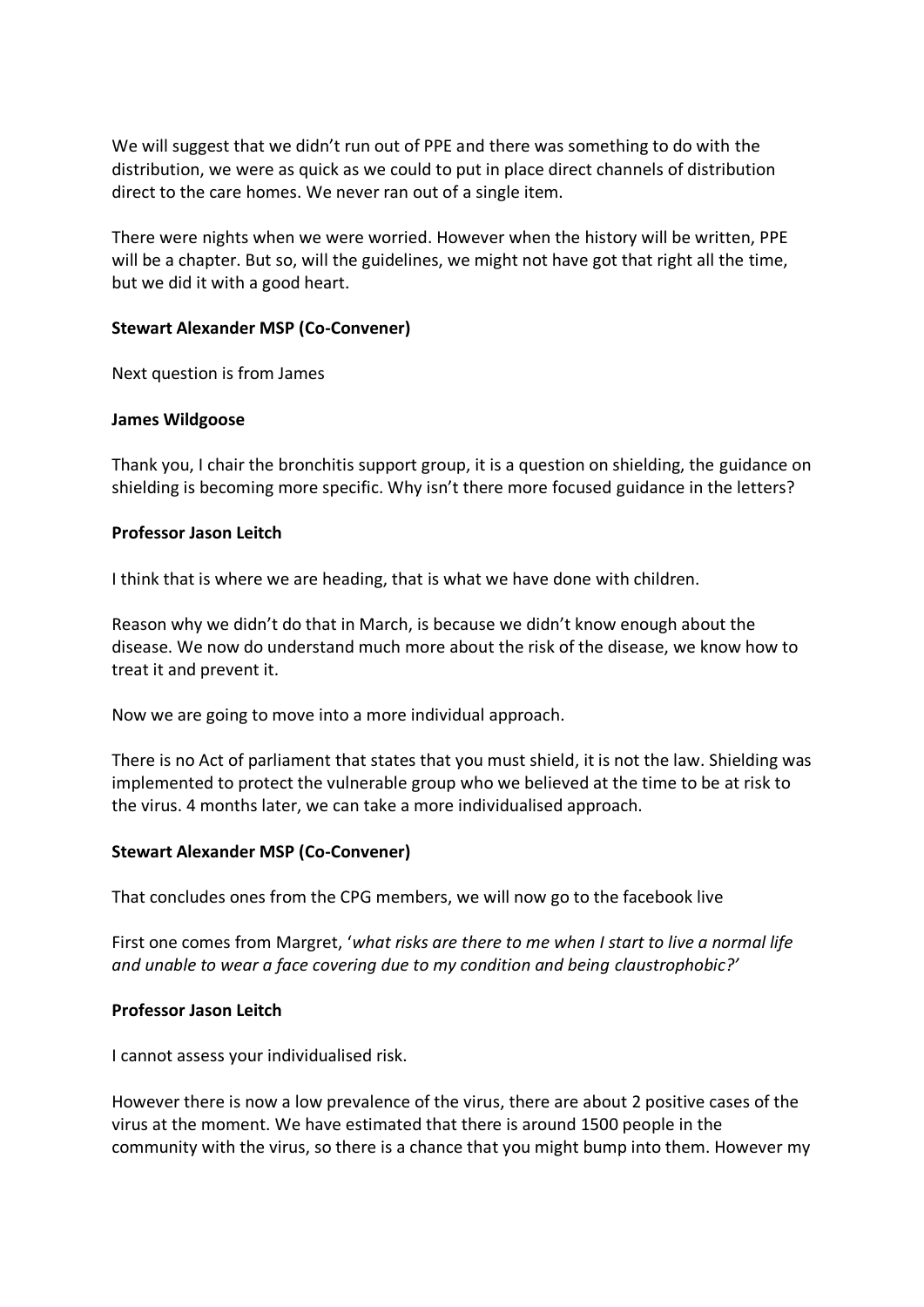parents are in their 70's with health conditions and they are exercising and going to shops and being very careful.

We should tale a balanced approach, we shouldn't be sacred or fearful but you can meet people in the garden and the park but stay away from crowds.

### **Stewart Alexander MSP (Co-Convener)**

We have a question form Oliver, he asks *'can shielding groups to see a dentists?'*

#### **Professor Jason Leitch**

Dentists are ready, my colleagues and friends are ready, they are now seeing people with emergencies, check-ups will start when we move to phase 3 on Thursday. The cabinet will decide tomorrow if we are moving to phase 3 and then dentists will open for routine appointments.

You should be cautious, talk to the practice, if you need to go, you can.

#### **Stewart Alexander MSP (Co-Convener)**

Catharine asks *do I need to wear a face covering when walking?*

#### **Professor Jason Leitch**

No, they are not mandatory in walking in public through the park or exercise. However in the shops and on public transport they are and you must wear a covering then (if you can).

## **Stewart Alexander MSP (Co-Convener)**

We have had a number of questions during the chat.

#### **Phyllis Murphie**

Can you give us an update with where things are with the vaccine?

#### **Professor Jason Leitch**

There are 200 globally in trials, there are 2 in phase 2/3 trials, where we trial on humans, we first start with healthy medical students and then you move into broader groups. No kids no pregnant women of course. Then you gradually move your trial out to out risk groups.

We have to approach ethical and safety when working with the vaccines.

The Oxford vaccine are working at a pace that I have never seen before. It is encouraging, but no way to knowing if we will get it.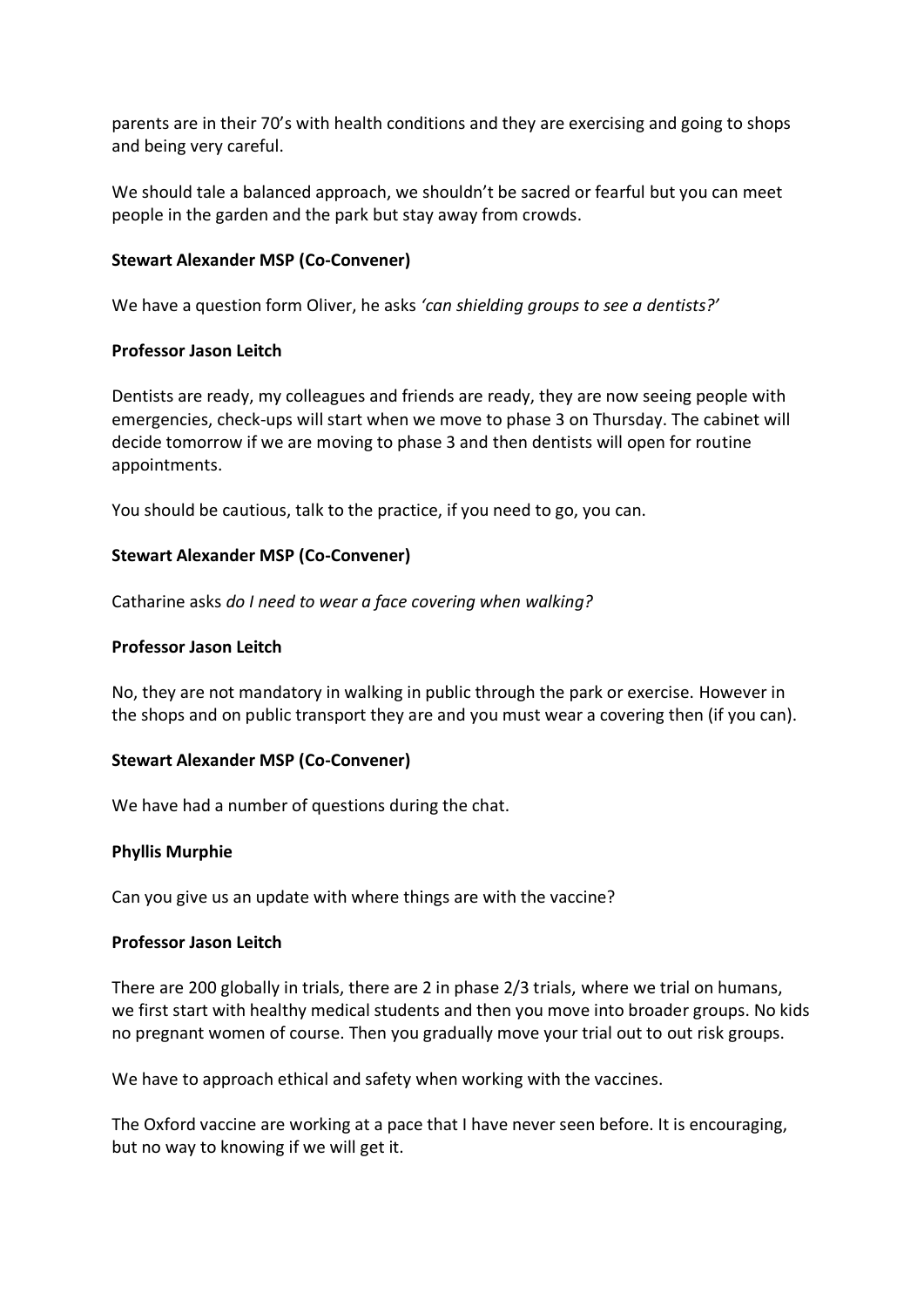The very optimistic ones say we will have it by winter, the pessimistic ones think that we will never have a vaccine for this sort of disease.

The disease is different than one from Wuhan, but we should be able to vaccinate against it. But we are not sure if the antibodies will last for a length of time. We do not know how long they will last. It is encouraging and well focused, research and if I was to put money on it, then I would say yes we will have one and by 2021.

#### **Stewart Alexander MSP (Co-Convener)**

Is Lesley there?

Ask you question please.

#### **Lesley**

Regarding vaccines, NHS England have this week launched antibody testing for all staff and staff in health care. Will that be rolled out more publicly?

#### **Professor Jason Leitch**

It is not quite what we have done, they have launched some antibody testing in the broader population.

We have them going on for research purposes and prevalence. We think that about  $5 - 6%$ of the population has it and have an immune response to it. There is something called the SIREN study that will decide what to do with the anti-body testing

The problem with wider testing is that doesn't tell you how to behave as it doesn't tell you what it means. By confirming that you have the virus that doesn't necessarily mean that you don't need to be socially distancing, we don't know if you are protected, even if you are protected, you might still carry the virus if you are infected with it the  $2^{nd}$  time.

Therefore it is not ready to be used more widely.

## **Stewart Alexander MSP (Co-Convener)**

Questions on Facebook frank?

#### **Frank Toner**

We have had some problems, we have one question here  $-1$  had to go to a local procedure when I went to hospital, it gave me difficulties to breathe when using the mask, do I have to wear one when I go to hospital?

I must add here that as a charity we are very concerned around people being told that they have to wear a face covering when they find it difficult to do so.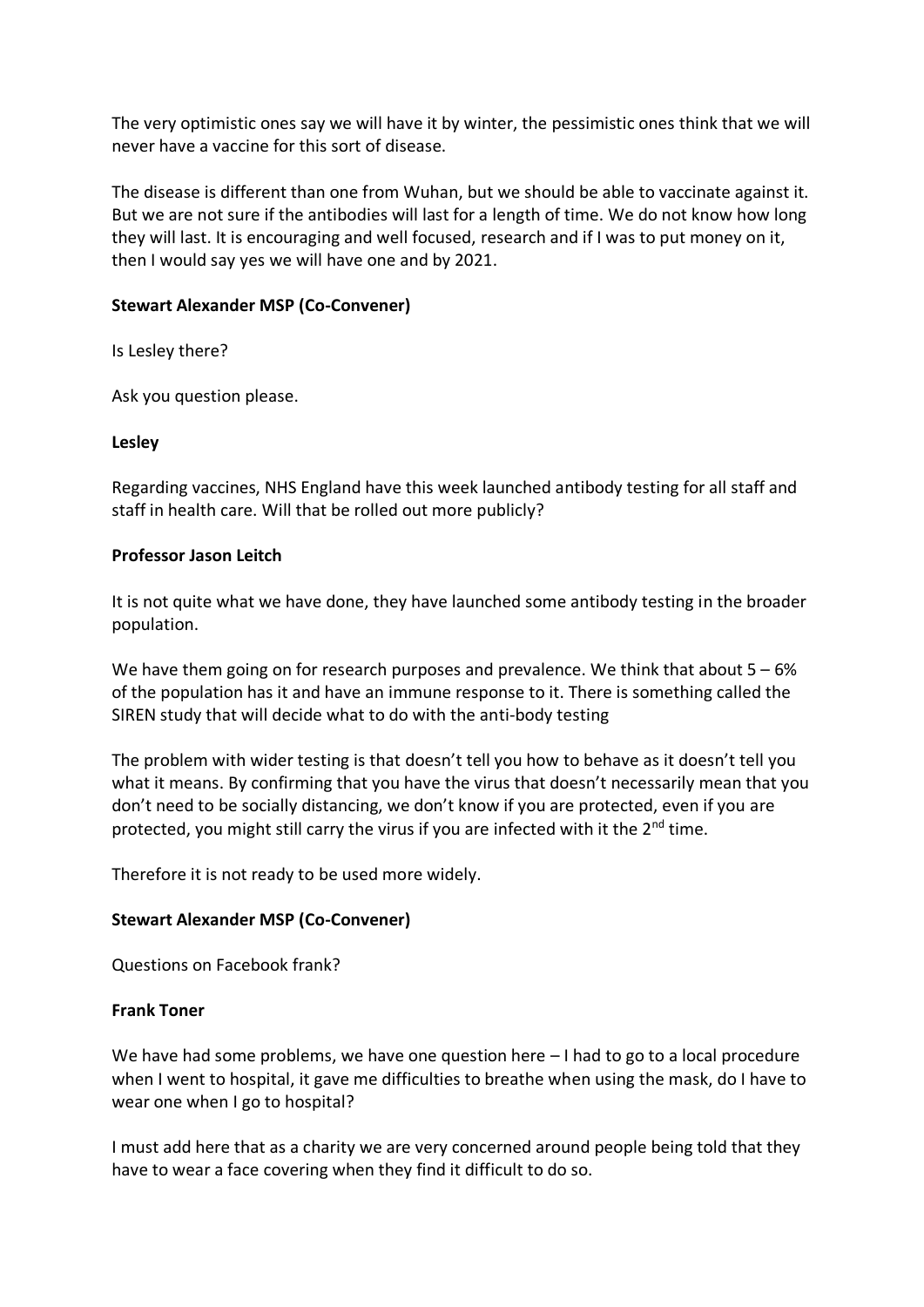#### **Professor Jason Leitch**

This is not something where we want to harm people.

I will be careful with people with the exemption, if your breathing difficulties are very serious then of course you are exempt. However, if you are on the edge of being able to breathe well then masks will not affect your ability to breathe, however there should be no stigma in not wearing one.

The general population do not want to wear one either, if you are uncomfortable wearing one then wear it. If you have a genuine breathing problem, then of course you will not have to wear it.

I will continue with my communication that we shouldn't force the groups who find it difficult to wear them. But generally think as to why you don't want to wear a face covering and if it is because you are uncomfortable, then you should wear it.

#### **Stewart Alexander MSP (Co-Convener)**

Emma? Would you like to ask a question?

## **Emma Harper MSP (Co-Convener)**

Yes, I have had people contact me who has asthma, I am the Parliamentary champion on Asthma and I have been encouraging people to wear a mask and to try it first. It is a similar position to what you were saying, do we just encourage people to wear it and if they cannot wear it then don't.

#### **Professor Jason Leitch**

Yes that was a very wise

#### **Stewart Alexander MSP (Co-Convener)**

Does that conclude the meeting?

#### **Professor Jason Leitch**

I saw something on virtual rehab there on Facebook, I just want to say that we have gone from 3,000 appointments to 20,000 appointments. I hope that respiratory departments will be able to use that virtual connection.

I think consultants and others, have become use to it. I was on one recently as a model with a postman in the North of Scotland, he did the appointment virtually in his van for 15 min. There are of course times where there need to be physical appointments, but generally they are very useful.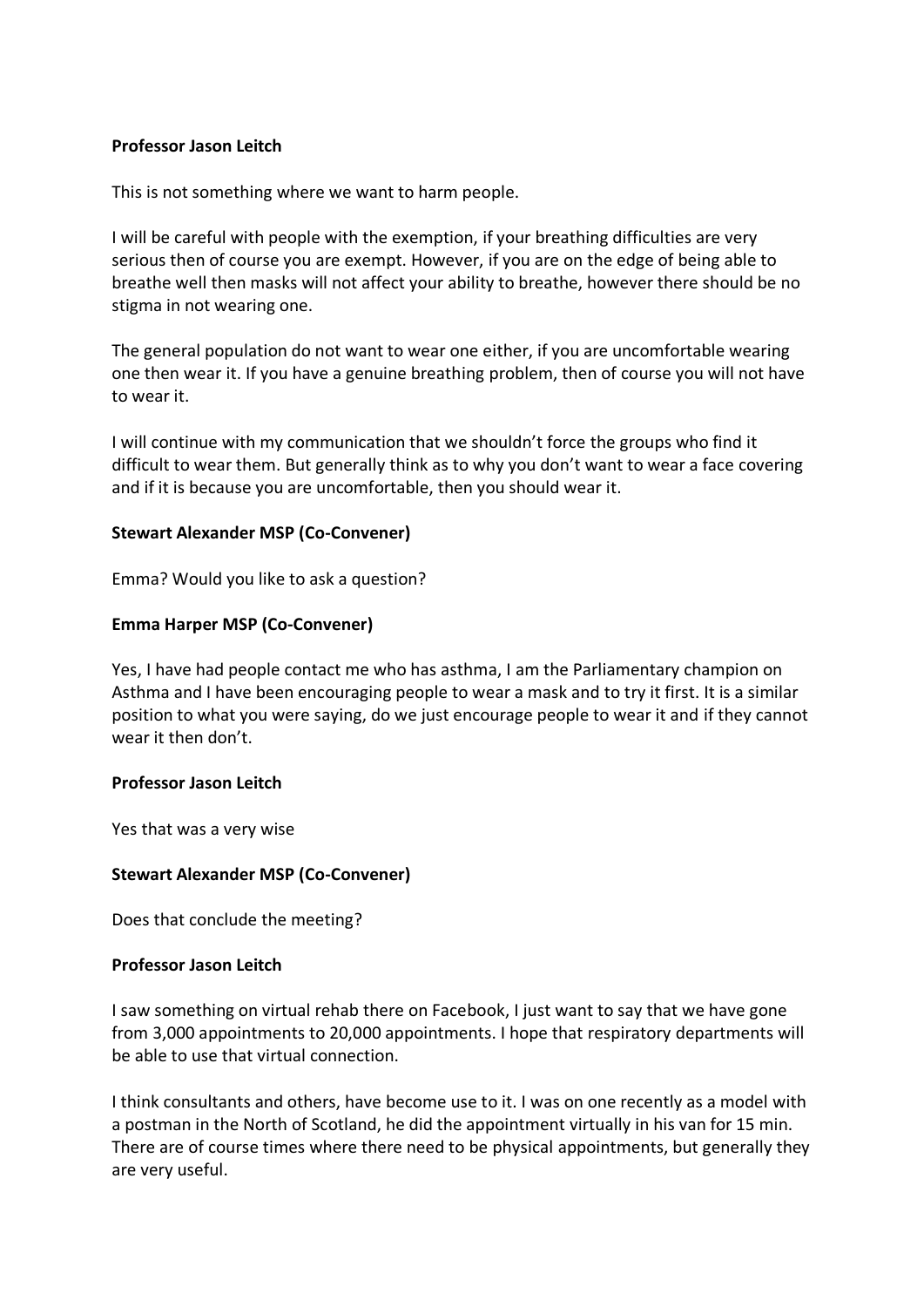#### **Stewart Alexander MSP (Co-Convener)**

Any more Frank?

#### **Frank Toner**

Yes, we do have more.

Lesley Hill first – what are our thoughts on patients receiving oxygen therapy? This is a more of a follow up question on face masks.

#### **Professor Jason Leitch**

First, you must have a very bad condition to get oxygen therapy, it is not just given away. However taking a more physical approach here, the oxygen mask is underneath the face covering, it well may be that you can maintain the covering for the times that you need it. However, you should be avoiding the crowded shops and local transport. If you have to do so , then using the face covering for that short period is acceptable.

#### **Frank Toner**

Hayley has a question on health care work assessments for staff during the Covid Pandemic.

#### **Professor Jason Leitch**

As we have learnt more the risks have changed. So at first the shielding group were asked to be off work. We have learnt more as to how this affects the BAME community and we have had to make adjustments there. Related to co mobility – it might be more to do with society and other risk factors.

As we come out of shielding, we will continue to do risk assessments for those who are coming back to work.

#### **Stewart Alexander MSP (Co-Convener)**

Is there anything more to say Frank?

#### **Frank Toner**

Unfortunately, the Facebook element didn't quite work as well at it should

We would like to thank Jason Leitch and Parliamentary members for attending.

Thank you very much Professor.

#### **Stewart Alexander MSP (Co-Convener)**